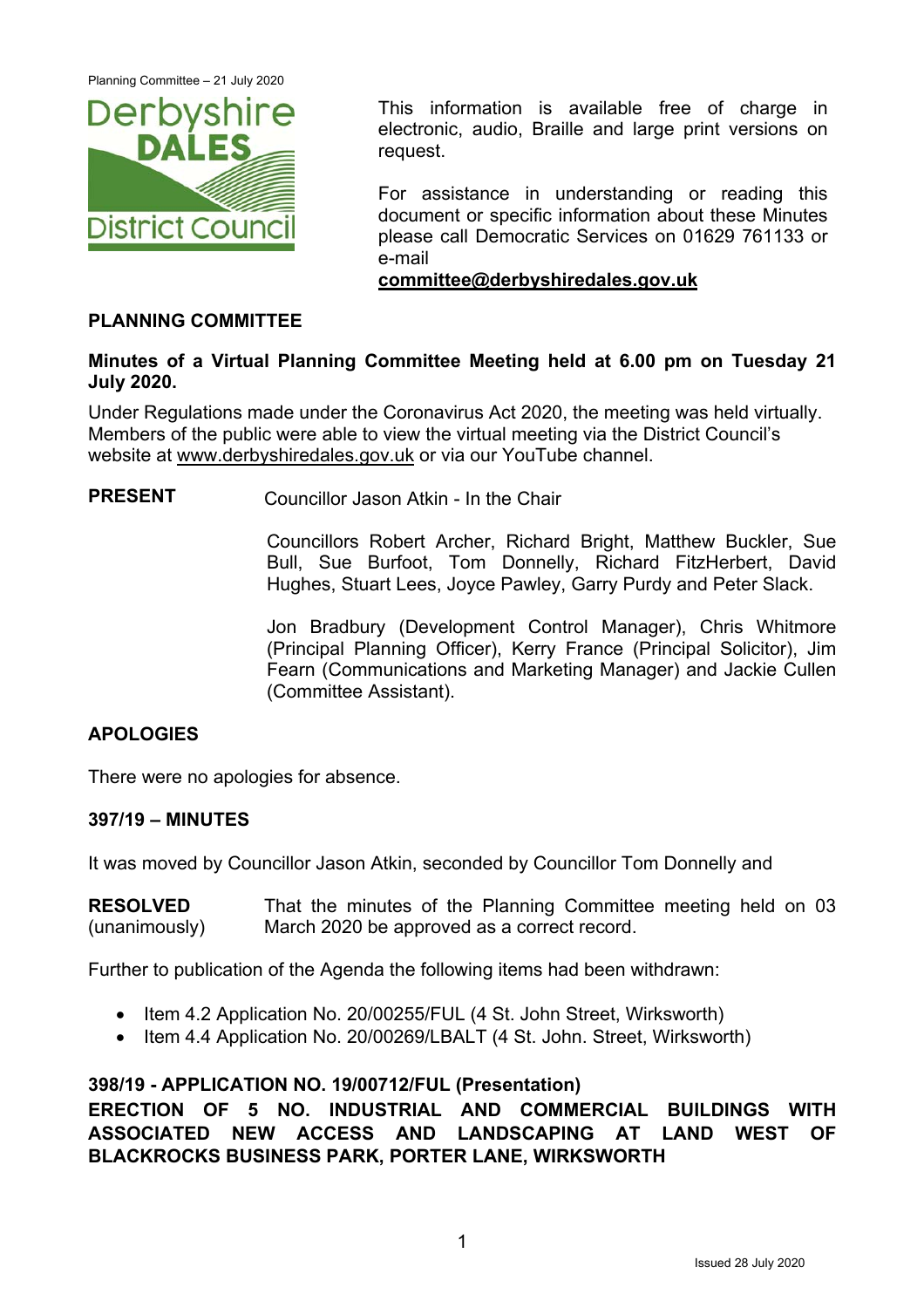This Application had been deferred at the Planning Committee Meeting on 08 October 2019 for the following reasons:

- 1. To enable officers to liaise with the Environment Agency and the Applicant to agree an alternative sustainable urban drainage method in the event that the proposed infiltration method not be acceptable to the EA;
- 2. That the Applicant undertakes a more thorough investigation of site contamination than the current desk study.

The Principal Planning Officer gave an online presentation showing details of the application and photographs of the site and surroundings. A site visit had been conducted prior to the meeting on 08 October 2019. The Principal Planning Officer was confident that the issues raised at the meeting in October had been addressed, as confirmed by the Agent, and indeed it was recommended that further exploratory work be carried out regarding concerns of contamination and infiltration of surface water from the site.

In line with the Council's temporary suspension of direct public participation, representations received from the public in accordance with the criteria set out in the Agenda were published on the District Council website, together with Officer Responses, and are set out below:

These are our further comments and those of the applicant with regards to the published committee report.

We welcome the officer's recommendation for approval.

This application went before the committee on the 8<sup>th</sup> October 2019. Whilst the committee expressed their support for the development in principle, members were concerned regarding land contamination and the means of land drainage. The minutes of the meeting record that the application was deferred by the Committee in a unanimous decision for the following reasons:

1. To enable Officers to liaise with the Environment Agency and the Applicant to agree an alternative sustainable urban drainage method in the event that the proposed infiltration method not be acceptable to the EA;

2. That the Applicant undertakes a more thorough investigation of site contamination than the current desk study.

Following the committee meeting the applicant engaged ground condition specialists Geodyne to undertake a detailed Contamination Assessment.

The Contamination Assessment was then used to inform the detailed drainage strategy devised by BSP Consultants for the site in consultation with the Environment Agency (EA) and the Local Lead Flood Authority (LLFA). An appropriate solution for infiltration drainage has been agreed for surface water disposal for the whole site including both the land and the buildings, together with an appropriate means for the disposal of foul water and the control of potentially contamination surface water from roads and parking areas.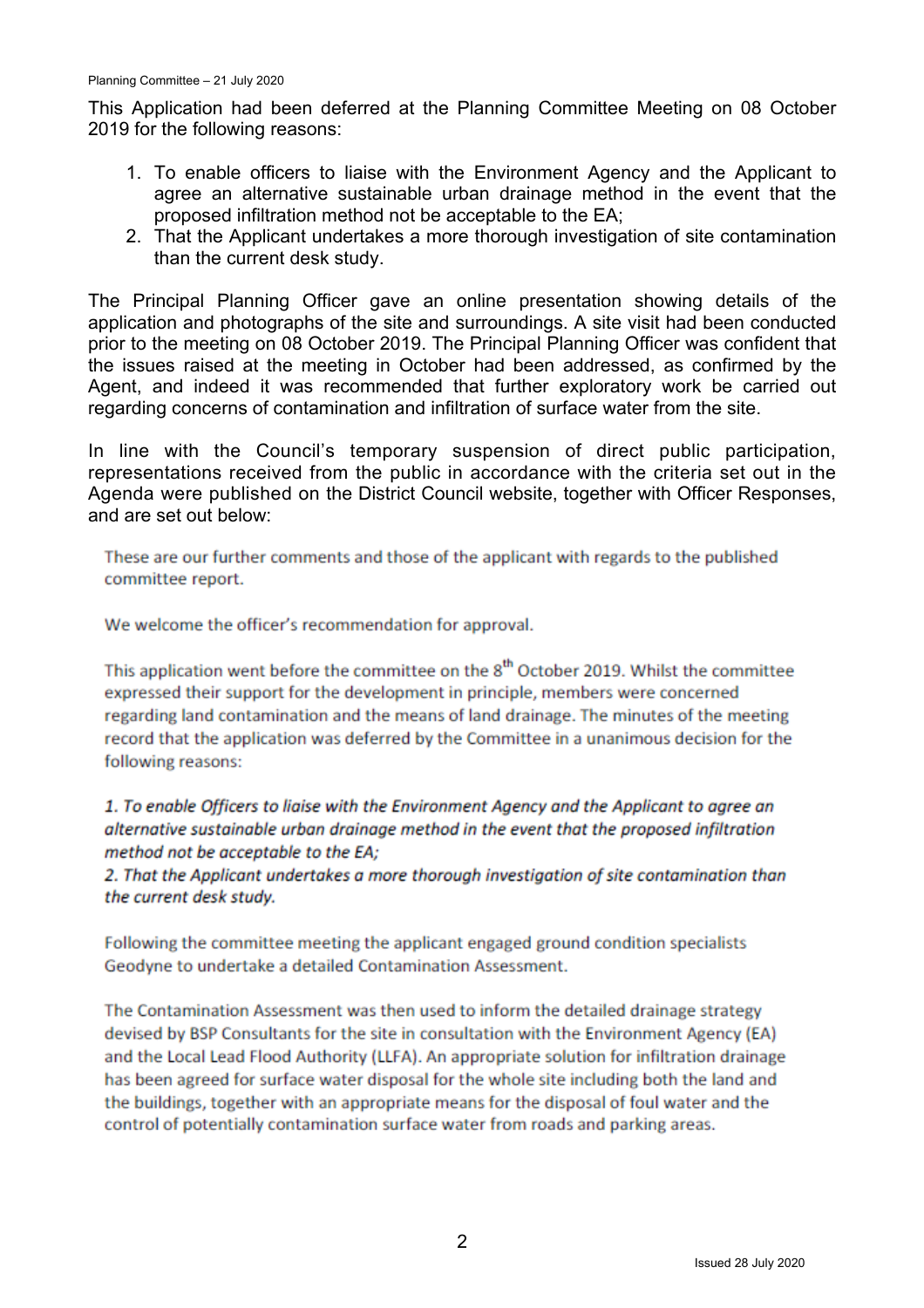These detailed proposals have been considered by both the EA and the LLFA and are acceptable. The drainage strategy will protect the underlying aquifer from contamination while ensuring that the site can be properly drained. The applicant has recently submitted an amendment to the drainage strategy to ensure that run off from car parks is directed through an oil interceptor.

Following the committee meeting on the 8<sup>th</sup> October 2019; it became apparent that an Appropriate Assessment had to be submitted to Natural England because the appropriateness of the site for development given its proximity to the SAC had not been considered when the site was allocated in the adopted Local Plan (2017). Whilst it was not for the applicant to prepare this assessment: because there were no public funds to undertake this work, as advised by the Council, the applicant's ecologist prepared the report for scrutiny by Derbyshire Wildlife Trust DWT and this was submitted to Natural England as the Local Planning Authority's shadow Appropriate Assessment.

Natural England then considered the shadow Appropriate Assessment and advised that the Local Planning Authority was now able to ascertain that the proposal would not result in adverse effects on the integrity of any of the sites in question and that they agree with the assessment conclusions, providing that all mitigation measures are appropriately secured in any permission given.

The applicant has made further amendments during negotiations with officers to protect the wildlife value of land north of the application site and has made minor changes to land levels to accommodate the drainage scheme.

The proposals have been the subject of unprecedented scrutiny by the EA and the LLFA to ensure that the committee's concerns have been addressed. The further work by the applicant has been costly in both time and money but the case has now been proved.

The new industrial and commercial development will create new jobs and will support the local economy in line with the adopted Local Plan. I commend the application to members and ask that you support your officer's recommendation and grant planning permission.

Correspondence was also received from Cromford Parish Council, who advised that they had no further objections.

The Principal Planning Officer requested that Condition 21 be modified to prevent the creation of additional first floor space, based on the application submission and subsequent assessment by consultees and officers, for clarity. If Members were minded to approve the application, the amendments to and additional conditions recommended by the LLFA in their subsequent consultation response (contained in the public participation and late representations sheet) would need to be incorporated into any decision.

It was proposed by the Development Control Manager that an additional condition be included to agree a land drainage scheme during construction to prevent silt deposits in nearby watercourses and which covered the phasing of development.

It was moved by Councillor Garry Purdy, seconded by Councillor Peter Slack and

**RESOLVED**  (unanimously) That planning permission be granted subject to the conditions set out in the report; amended Condition 21 as outlined above; additional conditions recommended by the LLFA, and an additional condition to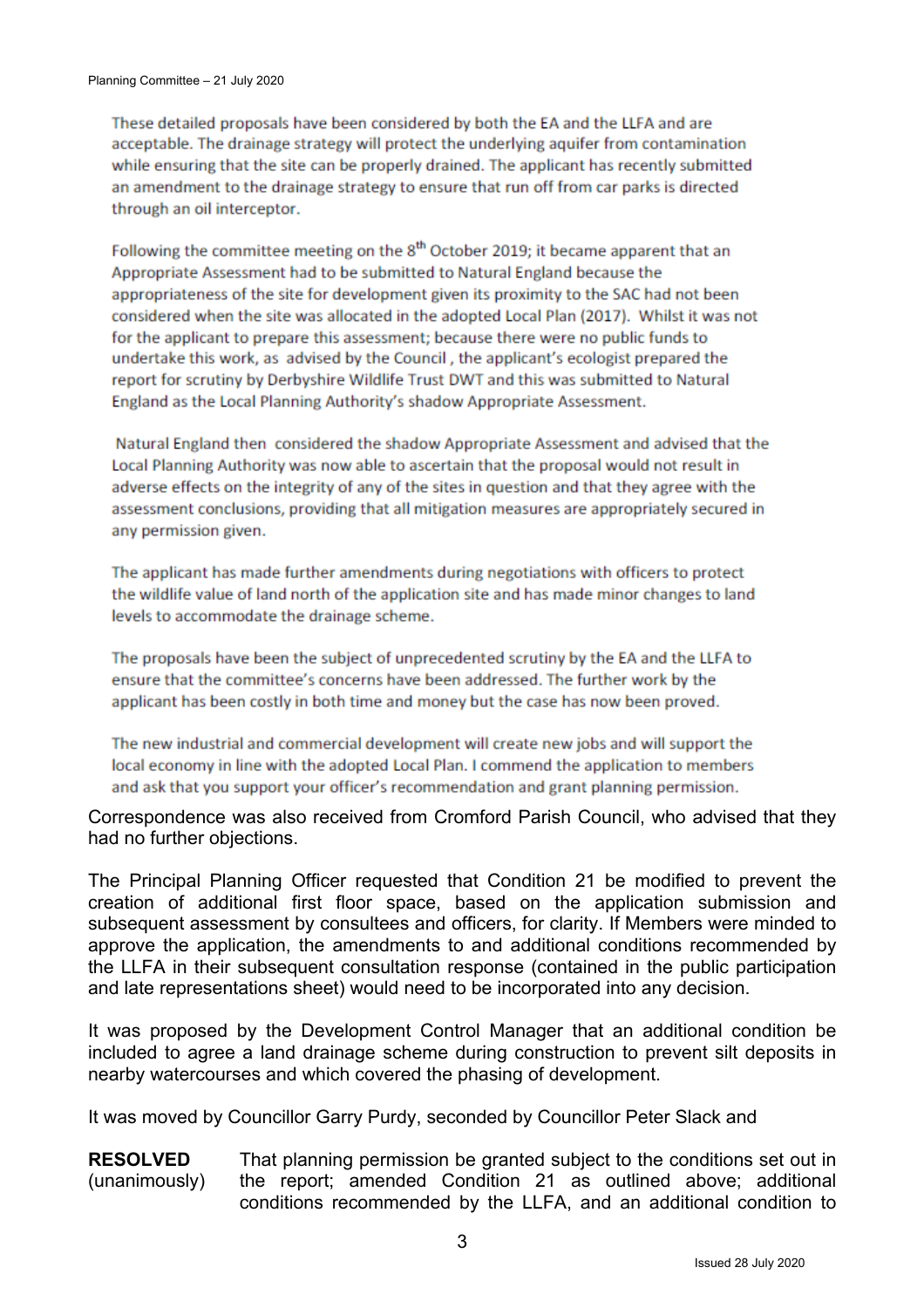agree a land drainage scheme during construction to prevent silt deposits in nearby watercourses and which covered the phasing of development.

Footnote That the Applicant be encouraged to use solar panels or other micro-generation equipment to address the requirements of Condition 22 and reduce the carbon footprint of the development.

#### **399/19 - APPLICATION NO. 20/00264/FUL (Presentation) CHANGE OF USE OF GROUND FLOORS FROM FORMER BANK (A2 USE) TO WINE BAR (A4 USE) AT 19 DALE ROAD, MATLOCK**

The Principal Planning Officer gave an online presentation showing details of the application and photographs of the site and surroundings.

In line with the Council's temporary suspension of direct public participation, representations received from the public in accordance with the criteria set out in the Agenda were published on the District Council website, together with Officer Responses, and are set out below:

### **COMMENTS from David Pitchford, Local Resident**

Regarding the recommendation that the above application will be granted with Conditions, I would appreciate it if those conditions will cover the concerns I articulated in my original submission, viz:

- The noise and smell from the external bin; the bin needs to be out of sight and sound of the many residents nearby

- access via the alleyway for customers and for the bin; this should be explicitly disallowed

- The application for the late license; a 10pm license would be acceptable but please can it be clear that it should not be possible to extend this time at a later date?

#### **COMMENTS from John Morris, Applicant:**

Having read the report I am naturally pleased to hear that planning officers have recommended our application for approval and we would just like to take the opportunity to elaborate on our business and plans for this property.

After my retirement from professional cricket with England & Derbyshire I wanted to use my wide knowledge and in depth understanding of wines from around the world and create a wine tasting room experience.

Together with my son, Tom Morris who also shares a passion for wine, in 2018 Bradmans was established and in the 2 years of trading in Town Street, Duffield, there have been no reported complaints to Amber Valley Borough Council and we have 4.5 star rating in trip advisor. We can cater for a range of customer, from the casual visitors to groups of wine enthusiasts wanting an in-depth private group tasting experience.

We have immensely enjoyed the start to our business and further to our success in Duffield we wanted to expand into other locations. Having assessed various locations in Derbyshire and wider areas, we identified Matlock as a perfect location to bring our passion for wine to and open our second site.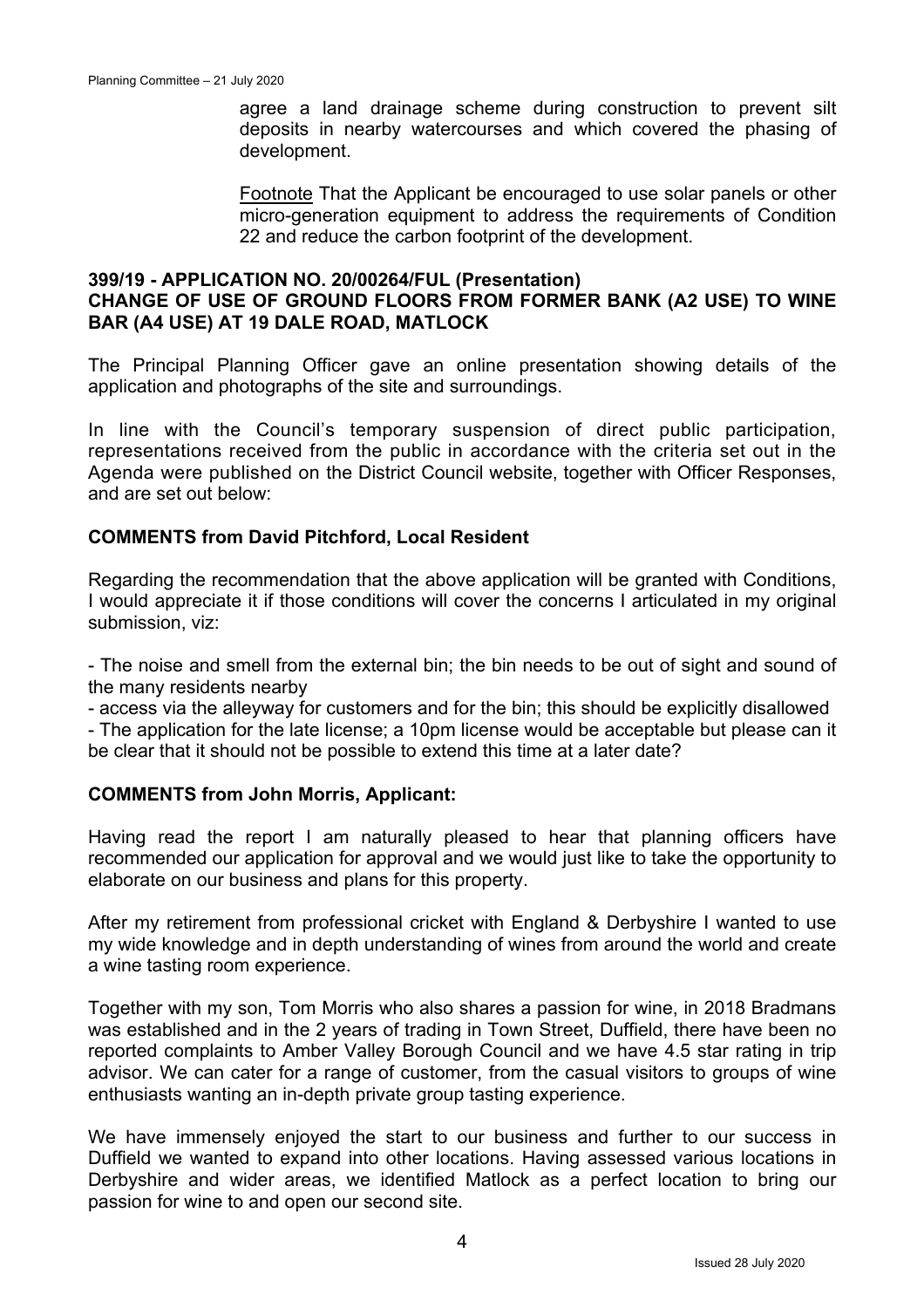We are essentially a Wine business, specialising in creating a wine experience providing high quality wines that are not found on the high street or in mainstream pubs. So our business will not directly compete with any existing premises but complement the other establishments in the area by providing greater choice and variety to consumers. As a result, we strongly believe that our presence in Matlock will be make a positive impact to the area and the adjacent restaurants & businesses already in existence.

Some queries have been raised through the application process about opening time and the impact of our proposal on the adjacent residents. As a result, we have worked with council officers and have since clarified the bin storage and fire escape arrangements and agreed reduced opening times with the environmental health officer.

We have liaised directly with the residents of No 19A Dale Road in order to agree a dedicated access to their property and also reconfigure the outdoor seating area to their satisfaction. So overall we consider that we have a robust proposal for the building and the modifications to the application have improved the situation for local residents, and this has been endorsed by the officer's recommendation for approval.

The premise has been left empty for a number of years and as we all know high streets across the country are in decline and need to evolve to survive. We want the opportunity to invest in the building and area to create a pleasant and sophisticated establishment that will bring the building back to life and help this part of Matlock to thrive.

So establishing Bradman's Matlock seems a perfect opportunity and we would like to request the committee's support tonight to allow this to be become a reality.

 $\mathcal{L}_\mathcal{L} = \mathcal{L}_\mathcal{L} = \mathcal{L}_\mathcal{L} = \mathcal{L}_\mathcal{L} = \mathcal{L}_\mathcal{L} = \mathcal{L}_\mathcal{L} = \mathcal{L}_\mathcal{L} = \mathcal{L}_\mathcal{L} = \mathcal{L}_\mathcal{L} = \mathcal{L}_\mathcal{L} = \mathcal{L}_\mathcal{L} = \mathcal{L}_\mathcal{L} = \mathcal{L}_\mathcal{L} = \mathcal{L}_\mathcal{L} = \mathcal{L}_\mathcal{L} = \mathcal{L}_\mathcal{L} = \mathcal{L}_\mathcal{L}$ 

It was proposed that a footnote be added to the Recommendation to clarify that the Applicant was expected to incorporate disabled access to the premises and toilet facilities.

It was moved by Councillor Richard Bright, seconded by Councillor Richard FitzHerbert and

**RESOLVED**  That planning permission be granted subject to the conditions set out in the report with an additional footnote as follows:

**Voting:**  The Applicant is expected to incorporate disabled access to the premises and toilet facilities.

| For                | 9 |
|--------------------|---|
| <b>Against</b>     | 4 |
| <b>Abstentions</b> | O |

The Chairman declared the motion CARRIED.

#### **400/19 - APPLICATION NO. 20/00295/FUL (Presentation) PROPOSED CO-HOUSING DEVELOPENT COMPRISED OF 12 NO. SEMI-DETACHED DWELLINGS AND ASSOCIATED GARDEN COURTYARD AT LAND NORTH OF CROWN YARD, WIRKSWORTH**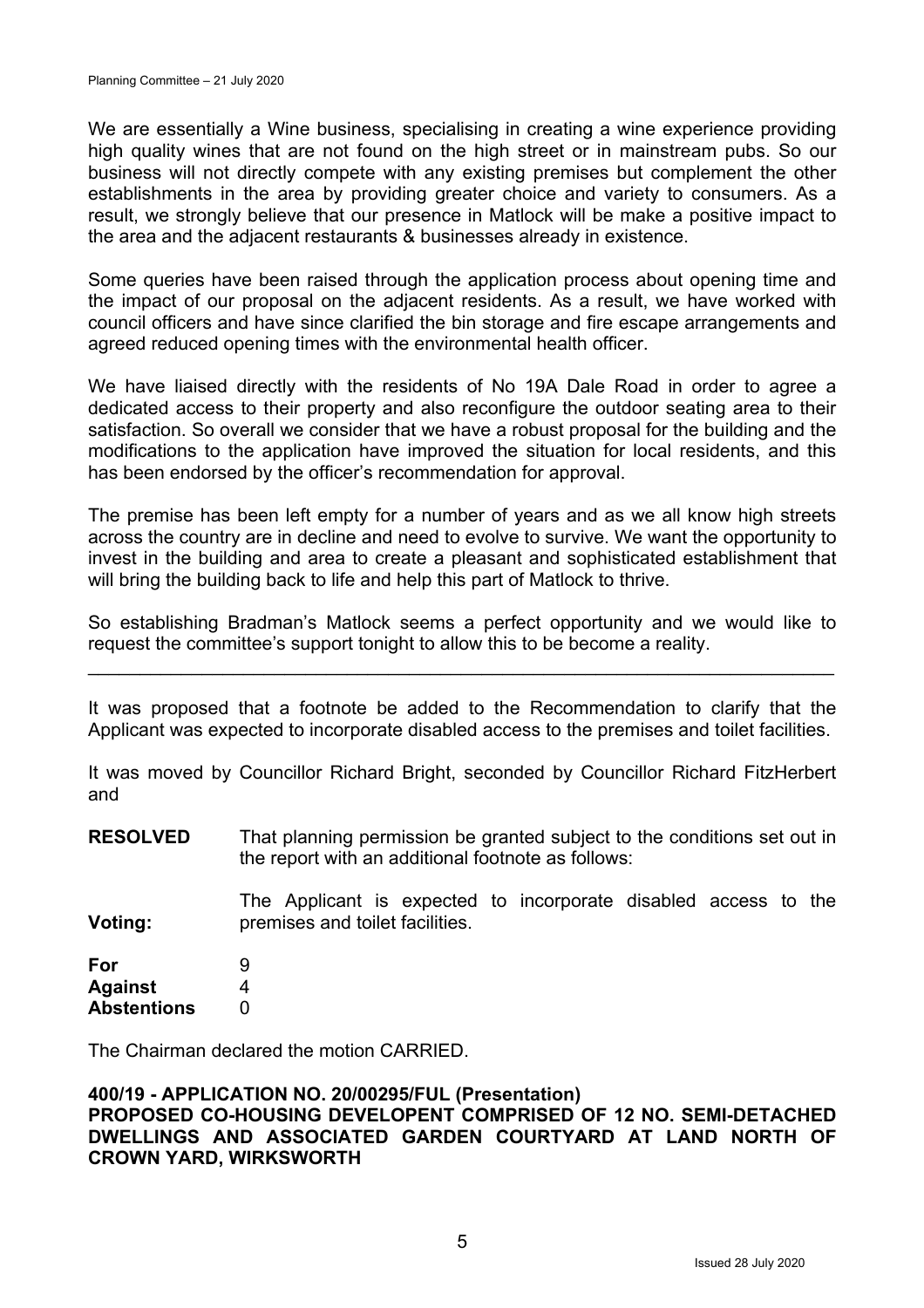The Development Control Manager gave an online presentation showing details of the application and photographs of the site and surroundings.

In line with the Council's temporary suspension of direct public participation, representations received from the public in accordance with the criteria set out in the Agenda were published on the District Council website, together with Officer Responses, and are set out below:

### **Comments from Evans Vettori Architects Ltd, Applicant's Agent**

The applicants appreciate this opportunity to explain their proposals before Members make a final decision on the application.

We bought this site in 2018, and from the outset have been transparent with all of the immediate neighbours about our hopes to build two houses and restore the garden and vine house. This relates to nos. 9A, 10 and 11 The Dale, the Chapel, the Tinsmiths and nos. 7 and 8 Bowling Green Lane. In particular the then owners of the houses on Bowling Green Lane, which directly overlook the site, attended two meetings both before and during the Pre- Application process at which our proposals were explained in detail. These owners would have been obliged during pre-contract disclosure to confirm this information to the present owners of the two houses. It is therefore impossible for any of the immediate neighbours to have been unaware that an application would be submitted for development on the site.

Our agents have been fully involved with Officers of the District and County Councils during the past two years to identify the relevant issues that would be raised by our proposals and to consider the information needed to allow these issues to be resolved. We are confident that this process was both constructive and successful in refining our original ideas and has resulted in the detailed scheme that is now proposed.

Our concept from the outset was that this site presented an opportunity for two small houses set within a restored garden, and within easy walking distance of all the facilities and services provided in the Town Centre.

The applicants are two couples who are well established in the community and wanting to downsize from large houses that will be more suited to family occupation. Parking has figured in many of the representations to the Council. In fact, this has never been a major issue to the applicants who are all moving to the time in life when cars and garages become less essential, and the easy access to public transport is crucial. The application is described as co-housing, and in conclusion I would like to stress this aspect of the proposal, which is not just the opportunity to share a garden, but also to design and build the houses to benefit from shared services, including water management and recycling, energy conservation, drainage and irrigation. Each house is self-contained but will benefit from these economies and provide sustainable and economic housing within the core of the Town.

We ask that you approve this application in the terms of the Officer Recommendation, including the conditions set out in the report, all of which are acceptable to the applicants.

## **Additional Comments from Evans Vettori Architects Ltd, Applicants Agent**

We are advised and on further reflection it is clear that statements have been made by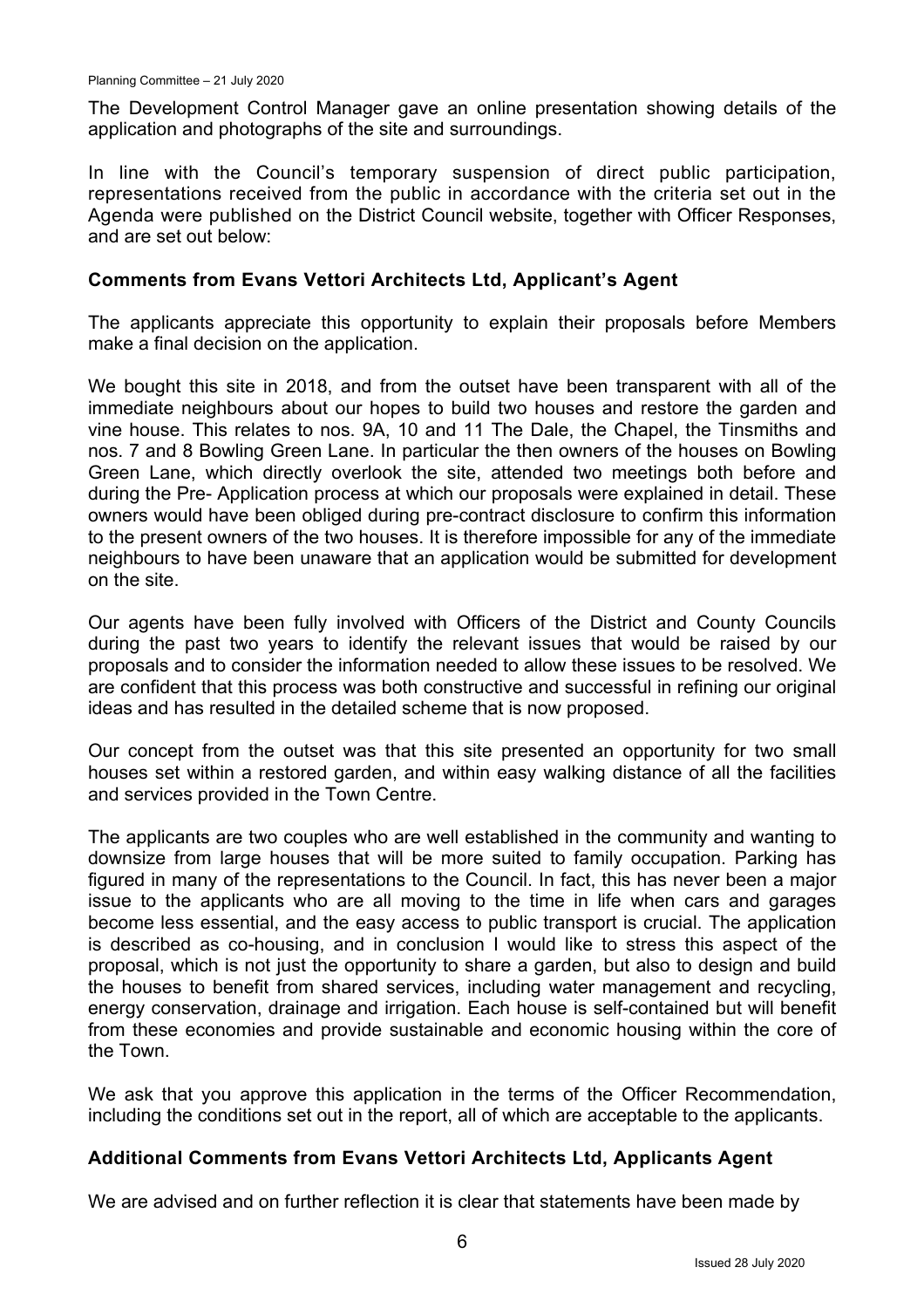Members of the public suggesting a lack of consultation by the applicants in relation to their ideas for development on this site. Our earlier submission emphasised the extent to which we had shared these aspirations with our immediate neighbours but without providing detailed evidence. We believe members should be aware of all the measures we have taken to ensure that all parties had a clear understanding of our intentions. This included the present owner of 8 Bowling Green Lane, who was invited before she bought the property to join us for a discussion about what might happen on the site. At that time we wanted to alert all interested parties to our proposals and therefore fixed red and white ranging poles on the four corners of what proved to be the footprint of the proposed dwellings. We could have done nothing more to be open and honest about our plans.

During the application process the occupant has repeatedly complained about the difficulty of viewing the proposals through her home computer. On two occasions we have provided large scale prints of the submission drawings and delivered them to her house to help her view the details and understand the relationship to her house.

#### **COMMENTS from Mary Wardle, Local Resident**

I wish to submit the following comments on the above sited planning application.

- The two semidetached houses proposed in planning application ref No 20/00295/FUL have no green credentials since the proposal is a hard construct in what has always been green, open space in the heart of Wirksworth's conservation area. Sedum roof or not, these buildings are built impositions on what has always been open green space.
- This green space until very recently has supported a series of vegetable gardens cultivate by residents of The Dale area and their families. It has been a well-tended, productive garden for at least 80 years.
- Building on this open, green garden will set a dangerous precedence for further development on this same site. It will also open the flood gates for other speculatively builders to develop projects in other gardens within the Dale and Greenhill areas, projects that in the past have been refused permission.
- The architectural style of the proposed two semidetached houses, a massed bulk of glass and aluminum, is totally out of keeping with the small scale, brick and stone cottages surrounding the bowling green site, and those within the Dale, Puzzle Garden and Greenhill areas.
- New developments are required to offer parking within the site of the development. There is no parking offered in this project other than DDDC's Rydes Yard permit holder's car park, for which there has always been, and is, a very long waiting list.
- The project is in complete disregard of the Wirksworth Neighbourhood Plan and is not supported by Wirksworth Town council.
- There is only footpath access to this site. There is no access for digger and large scale lorry removal of the tons of spoil this proposed project will generate, nor for construction material delivery, other than DDDC owned permit holders' car park.
- No flood risk assessment has been undertaken in an area that now floods whenever we have one of the monsoon type rains that are now becoming a common, climate change phenomenon. This project will only add to the burden of an infrastructure that already cannot cope with current climatic conditions.
- 17 letters of objection to this project cannot be janored. Not all objections are from within the immediate vicinity of the site but from a community that cares enough about green open spaces in Wirksworth to purchase, as a community, the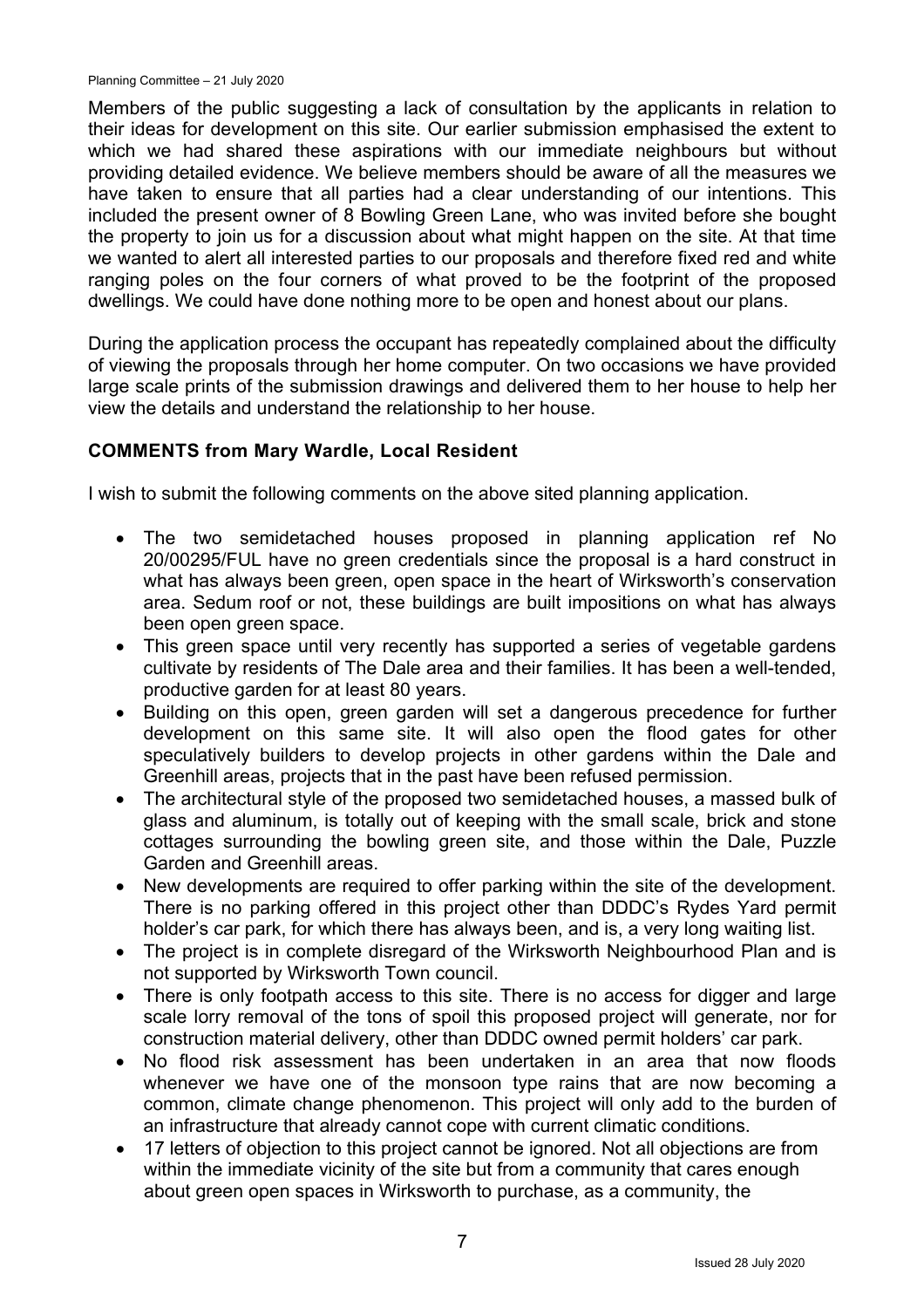Meadows, in an effort to conserve what little remains of green spaces within the heart of the town.

#### **COMMENTS from Robert King, Local Resident**

Further to the letter I received dated 10 July 2020 regarding the above application. I am amazed that it is recommended that this application be granted with Condition.

Why do we need more dwellings when green spaces are at a premium?

More dwellings in this area means more traffic congestion as there will be no parking on the site.

Will Bowling Green Lane need to be renamed?

Will other previously refused applications of a similar nature now be approved?

The area will become a building site for many months or years to come!

Please keep our few green spaces.

### **COMMENTS from David Bisset, Local Resident**

I wish to make further representations in opposition to the proposed co-housing development at 'Land of North Of Crown Yard, Wirksworth'.

A letter from the applicants' solicitor referred to a comparison of the anticipated building work for the proposal and the renovation work carried out on properties on Bowling Green Lane and The Dale. I would point out that the latter were both on existing buildings and not starting from scratch. There is a considerable difference.

Given that the recommendation is 'Granted with Conditions', I am concerned about the precedent (building on green space in a Conservation Area) that this may set and the views of previous applicants of new buildings in this area who might inundate with further proposals. On what grounds could these be rejected if this application goes ahead?

I would urge anyone involved in the decision-making process on the current proposal to visit this part of Wirksworth (as others have on previous applications) and view the unique characteristics of this much loved and visited Conservation Area.

Whilst I am all in favour of new developments where required, I strongly believe that there must be a more appropriate location for such a proposal.

#### **COMMENTS from Kate Murray, Local Resident**

The officers appraisal claims that "physical impacts, as a result of scale, massing and form have been minimised" (7.8), but a single storey development would do this so much better. The architectural design is said to be "attractive" (7.9), but this is a matter of opinion, and 7.10 points out that the original red brick was entirely inappropriate. 7.12 to 7.14 do not convince concerning the reasons not to follow precedent. 7.19 talks of meeting climate change needs and environmental impact, but 7.26 says that should not go beyond building regulations so the design, in this aspect, will be the same as the new estate houses being built in Wirksworth. 7.22 talks of water harvesting but the current plans do not show where the necessary tanks are to be placed. Similarly waste storage discussed in 7.24 is not on the current plans. To clarify (yet again) the measurements given in 7.33, the wooden fence height is 1.6 m and the wall is 60cms above the gravel path from Crown Yard ginnel. The wooden fence overlaps the wall and so is 1m above the wall. The floor level of the sitting room and kitchen of BGH is 60 cm above the gravel path. This arrangement was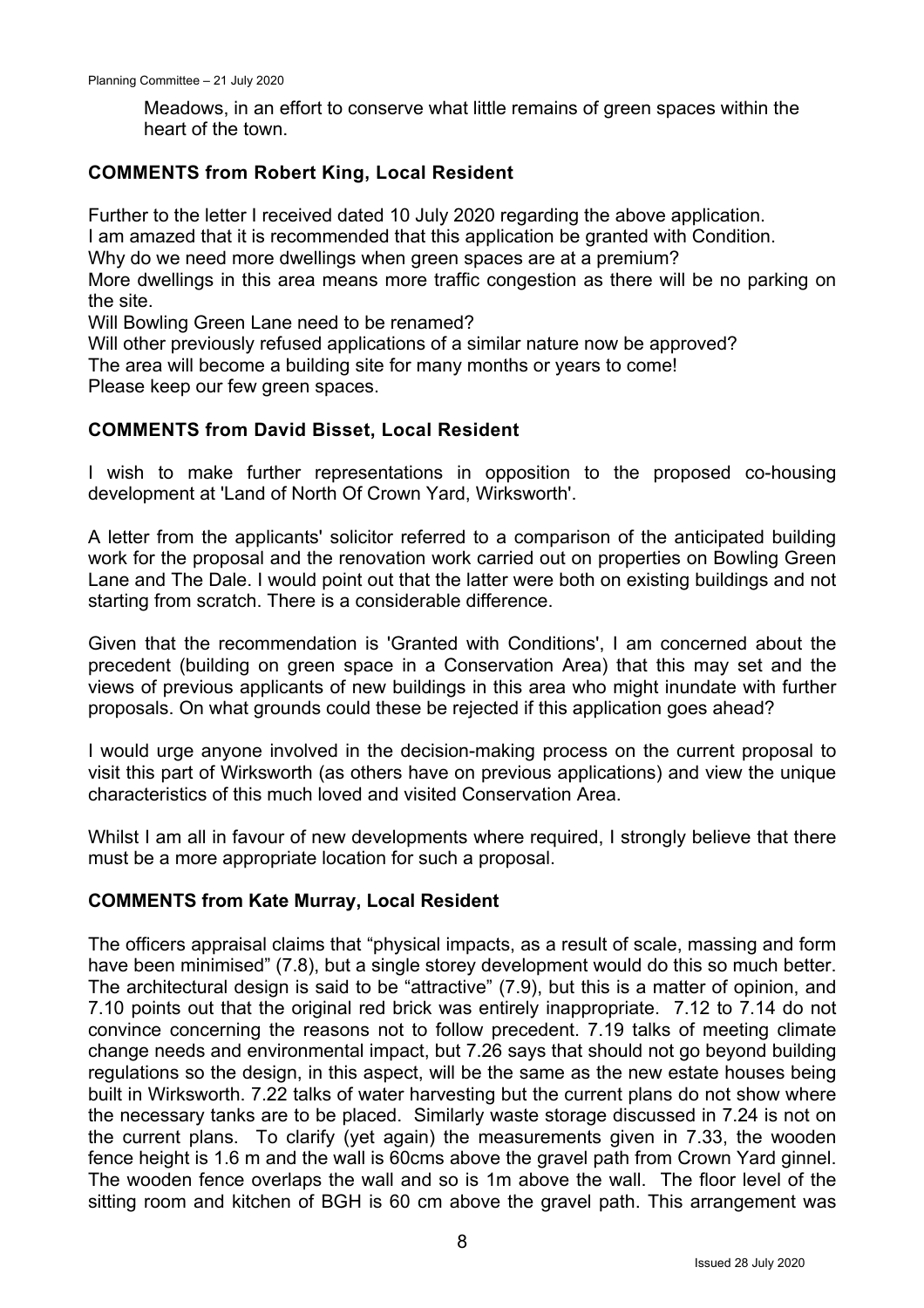Planning Committee – 21 July 2020

organised by the previous owners. The architects drawings submitted as part of objections raised showed that the claim made in 7.34 and 7.37 are not correct regarding sight lines. 7.36 is to be welcomed but the height restriction should really be to the top of the historic retaining wall and not 40 cms above it, as a wooden fence can be regarded as temporary. 7.38 discusses the interchange of views between the houses (sitting room to bedroom) and recommends frosted glass rather than removal of higher level windows from rooms with large windows on another aspect. The close proximity of the proposed development makes the loss of amenity greater. Plans submitted as part of an objection show the development is between 1.8m and 2.4m from the historic wall, whereas the written claim is for a 3m distance. Clearly the closer the new build is to the wall the more difficult it is to maintain it in terms of access. It is clear this is done to minimise the impact of views across the site but at the expense of a serious loss of amenity to BGH.

The conditions recommended in the planning officers report are to be welcomed, but do not go far enough, given the controversial nature of the application. Condition 5 should remove the windows or if remain frosted they should require that the windows are fixed as well as frosted, ventilation is possible through other windows in the rooms. Condition 14 should really be "no higher than the existing historic wall". Condition 15 is essential given the likely bedrock problems and the closeness of the new build to the listed wall. Condition 16 needs to consider water storage, waste storage and sheds and summer houses.

The Council should consider how it responds to legal searches associated with house purchases with regard to pre-applications, which are currently kept confidential, but might materially affect decisions made by potential residents.

### **COMMENTS from Mr N Richmond, Local Resident**

1. The officers accept this proposal will not preserve the conservation area. We say it very clearly does not enhance it either.

2. There are 17 individual objections to this proposal along with Wirksworth Town Council Objecting. Almost all of these objections are from people who actually live in properties that surround the area of open space. By Contrast, most of the letters of support are not from people who live next to the proposal

3. The proposal does not have any Green credentials. Calling something green doesn't make it so. It is not an 'Eco house' or Zero emissions property. Please remember that existing houses in this Conservation area cannot have Aluminium framed tripled glazed Windows as permitted development rights are removed. Permitting these houses with the materials they choose is an affront to the high standards imposed on others.

4. This has a flat roof (which interestingly was never the applicant's original intention). The flat roof is only proposed as a design solution because anything else would have Extreme negative effects upon the immediate neighbours. Please think about how this will look and detract from the conservation area and neighbour amenity. If a flat roof is the only solution then this is the wrong proposal for the Conservation Area.

5. The officers accept in their report that these two residential properties do not provide Any car parking, despite this being a requirement of adopted planning policy HC21 (even for near town centre proposals such as this) . Why are adopted planning policies being ignored? Why aren't these issues covered in the officer's report? Parking is severely oversubscribed at Rydes Yard, there is a substantial waiting list for this facility. The Town Council objects to the development due to lack of car parking (and the pressures of car parking has been identified as having a negative effect on the Conservation Area within DDDC's own Conservation area appraisal). Why approve something that does not provide any parking and will clearly worsen the situation?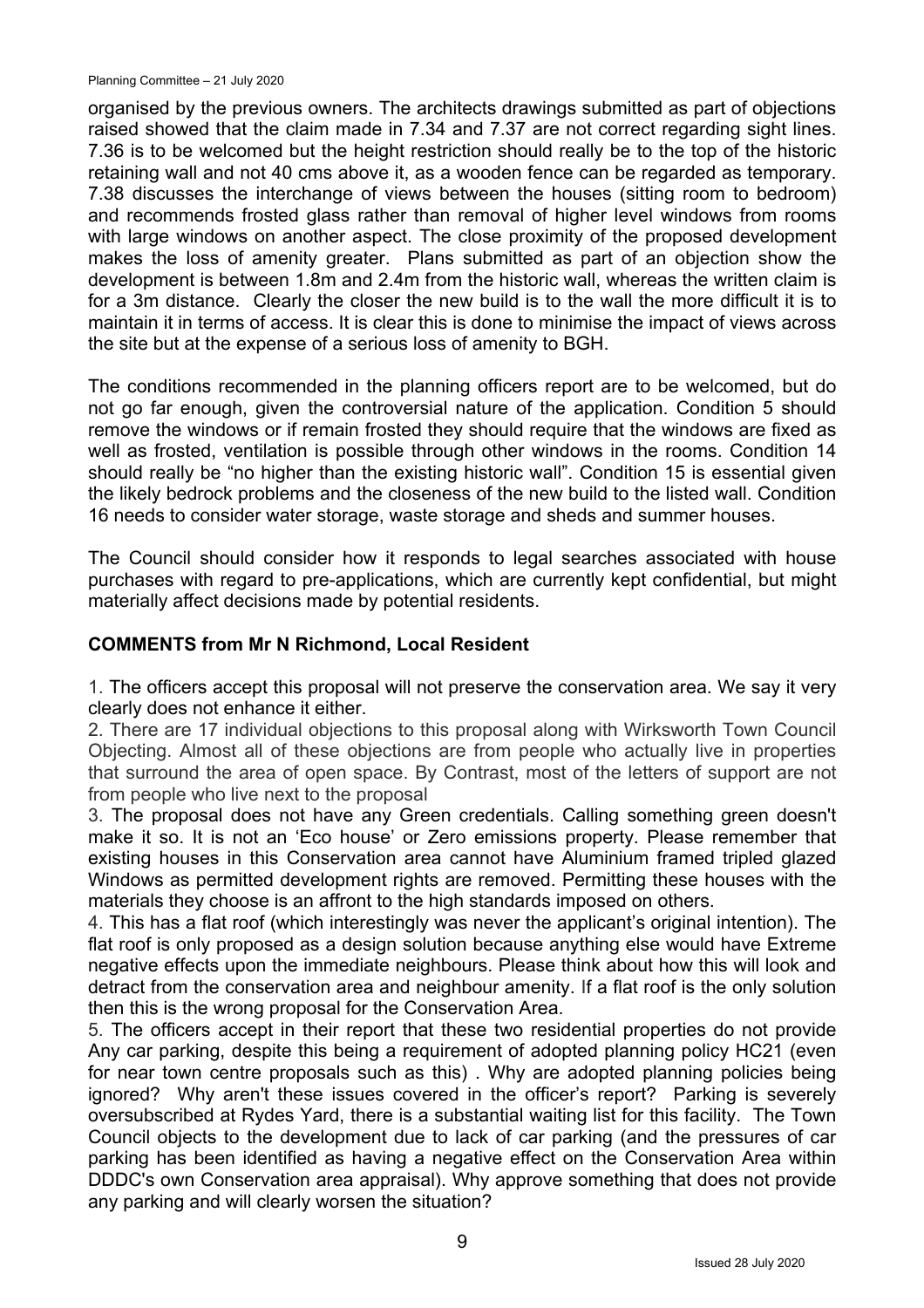6. It does not provide any affordable housing. It builds on Greenfield land and does not utilise Brownfield (Previously Developed Land), nor does it use Identified Sites within the adopted Wirksworth Neighbourhood Plan. Both of which should be used in preference to this unallocated site. I raised these issues as a written objection but it is not covered in your officer's report. Why have these key material considerations not been covered?

7. Members of DDDC Planning Committee previously refused 2 applications for new residential dwellings within this same Conservation Area, despite these applications originally having a recommendation for approval by planning officers. Those Decisions of the Planning Committee to REFUSE were subsequently UPHELD at appeal, proving the elected members came to the right decision.

8. The applicant's agent will tell you their application for these two houses is somehow different to those unsuccessful planning appeals. In part they will be correct, as the appeal decision proposals did at the very least attempt to fit with the style of building, the materials used and the shape and form was at least in keeping with the Conservation area and local vernacular. The style of the buildings was never questioned within the appeal decisions. It was the loss of open space, the pressures on car parking that led to the decision that these did not preserve or enhance the same Conservation area affected by this application. This application removes valuable open space and (by the applicants own admission) requires car parking it simply cannot provide. Same Conservation area, same issues for refusal.

The Wirksworth Neighbourhood Plan states of this Conservation Area:-

*"The restricted access and the dominant sense of enclosure will restrict any new development proposals to those that can demonstrate a high level of sensitivity to the character of the area*."

Making something overtly modern that is massively in conflict with the existing conservation area manifestly does not demonstrate a high level of sensitivity to the character of the area.

#### Conservation Area Appraisal 2001

SUB-AREA 6 GREENHILL, THE DALE, BOWLING GREEN LANE AND DALE QUARRY Essential characteristics of the buildings (As per Conservation Area Appraisal)

- Mullioned windows
- Cottages have mostly 2 storeys
- Sash and casement windows
- Plain vertical boarded or simple panelled doors
- Coursed limestone with gritstone dressings
- Coursed gritstone
- Brick and rendered walls
- Staffordshire tile and Welsh slate roofs
- The character and relationship of spaces within the area
- Many houses built off footpaths have large enclosed gardens

#### Harmful pressures on the area

- Car parking pressures along The Dale and Greenhill
- Development pressure on upper lengths of Greenhill and The Dale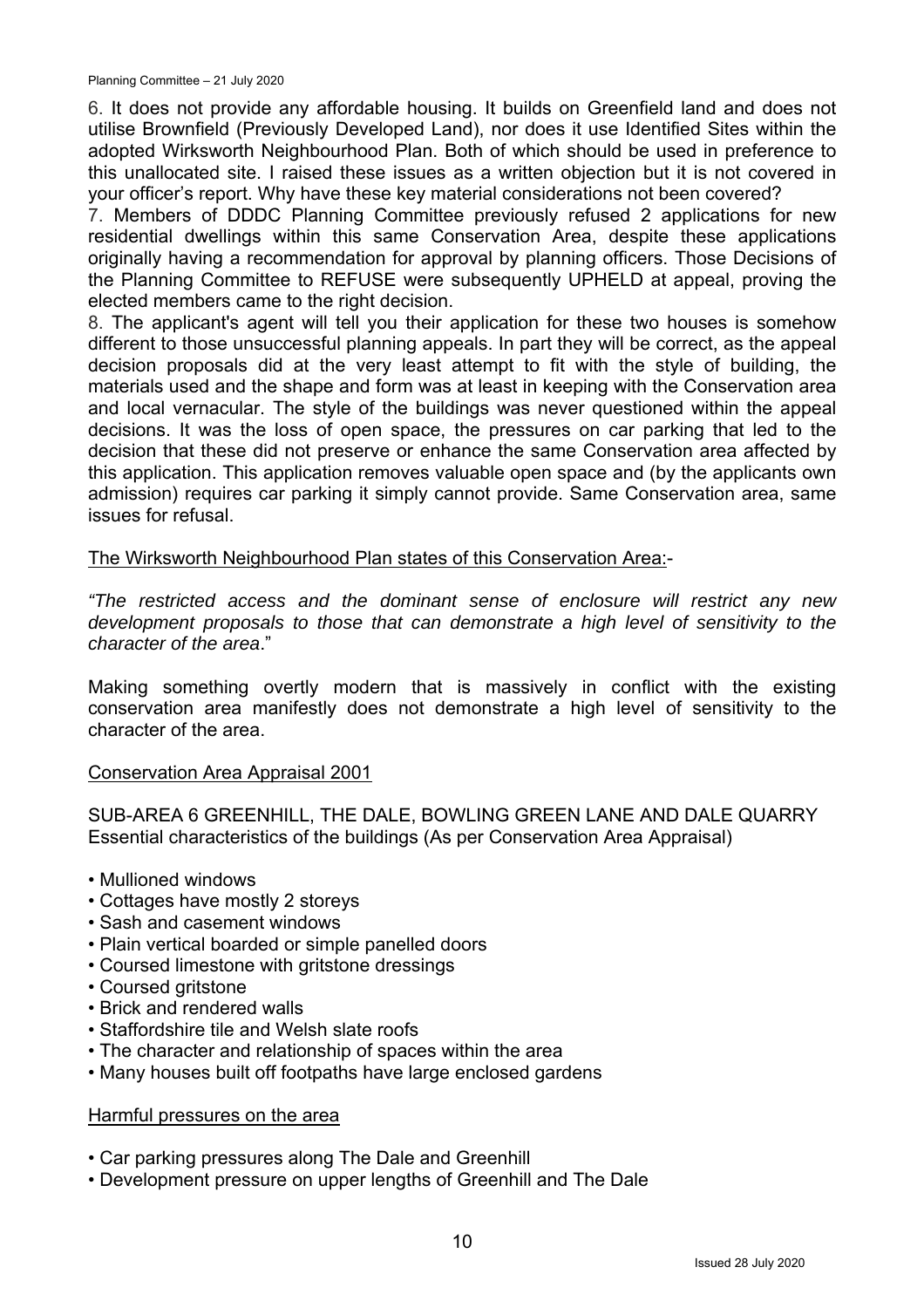# V's What This Planning Application Proposes:-

- Large Aluminium Framed Windows
- Flat roof
- Hard Metal Fascia
- Overdeveloped Site, Visually Intrusive
- Contrived Nib Walls
- Open glazed Aluminium Windows
- Hard Metal Standing Seam Cladding
- Timber Vertical Fins.
- No Car Parking
- No Materials of the vernacular
- Removes Open Space
- Destroys relationship with open space

Green living steps

Proposed View looking south (according to application)

The side elevation resembles a 1980's school pavilion designed and built to the lowest possible cost. It is Overbearing and Visually Intrusive. I am aghast that anyone would consider this preserving or enhancing the conservation area.

Contrast with Existing View Looking South from rear Window of 9A The Dale